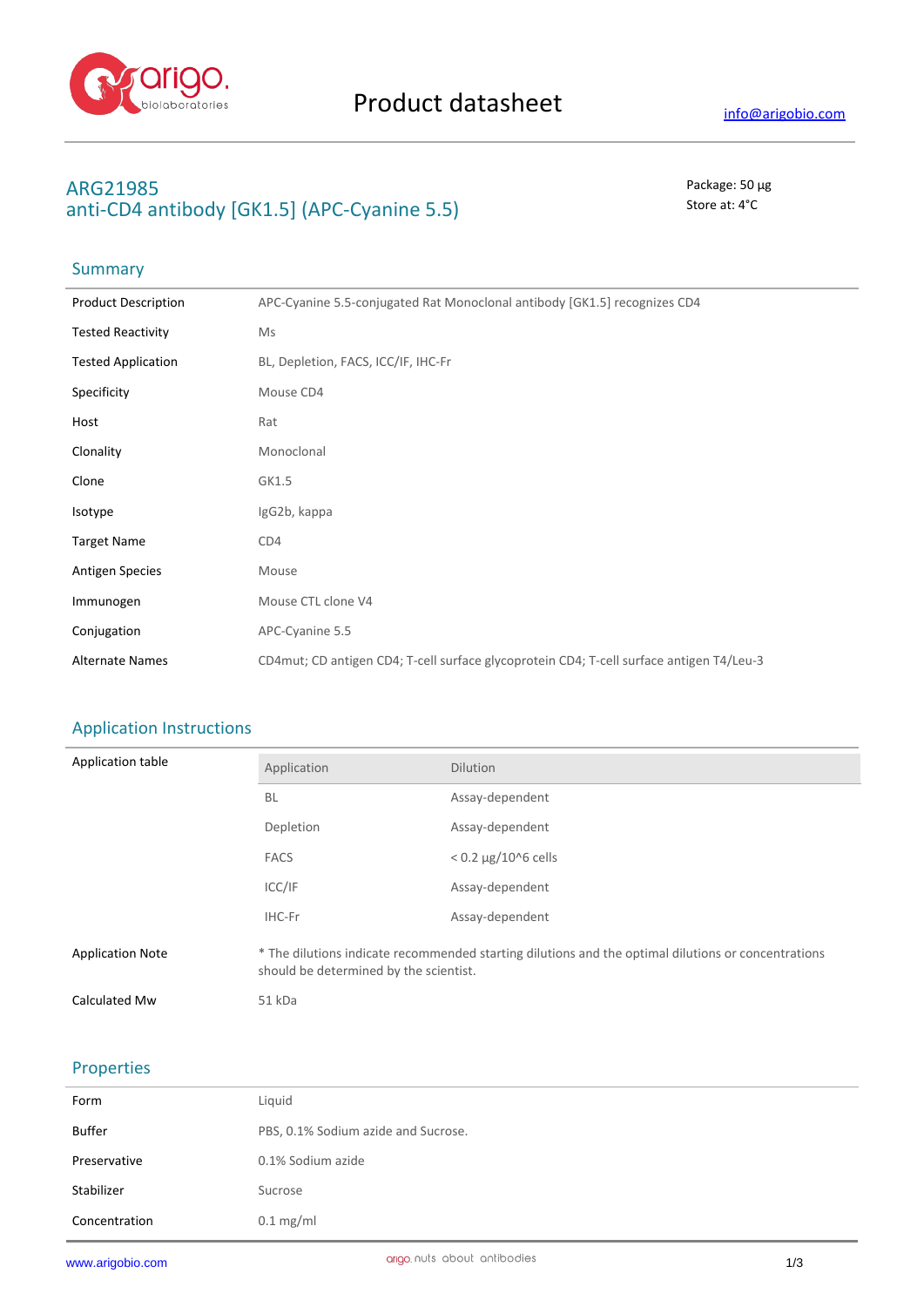### Bioinformation

| Database links | GeneID: 12504 Mouse                                                                                                                                                                                                                                                                                                                                                                                                                                                                                                                                                                                                                                                                                                                                                                                                                                                                                                                                                                                                                                                                                                                                                                                               |
|----------------|-------------------------------------------------------------------------------------------------------------------------------------------------------------------------------------------------------------------------------------------------------------------------------------------------------------------------------------------------------------------------------------------------------------------------------------------------------------------------------------------------------------------------------------------------------------------------------------------------------------------------------------------------------------------------------------------------------------------------------------------------------------------------------------------------------------------------------------------------------------------------------------------------------------------------------------------------------------------------------------------------------------------------------------------------------------------------------------------------------------------------------------------------------------------------------------------------------------------|
|                | Swiss-port # P06332 Mouse                                                                                                                                                                                                                                                                                                                                                                                                                                                                                                                                                                                                                                                                                                                                                                                                                                                                                                                                                                                                                                                                                                                                                                                         |
| Gene Symbol    | CD4                                                                                                                                                                                                                                                                                                                                                                                                                                                                                                                                                                                                                                                                                                                                                                                                                                                                                                                                                                                                                                                                                                                                                                                                               |
| Gene Full Name | CD4 antigen                                                                                                                                                                                                                                                                                                                                                                                                                                                                                                                                                                                                                                                                                                                                                                                                                                                                                                                                                                                                                                                                                                                                                                                                       |
| Background     | CD4 is a membrane glycoprotein of T lymphocytes that interacts with major histocompatibility complex<br>class II antigenes and is also a receptor for the human immunodeficiency virus. This gene is expressed<br>not only in T lymphocytes, but also in B cells, macrophages, and granulocytes. It is also expressed in<br>specific regions of the brain. The protein functions to initiate or augment the early phase of T-cell<br>activation, and may function as an important mediator of indirect neuronal damage in infectious and<br>immune-mediated diseases of the central nervous system. Multiple alternatively spliced transcript<br>variants encoding different isoforms have been identified in this gene. [provided by RefSeq, Aug 2010]                                                                                                                                                                                                                                                                                                                                                                                                                                                           |
| Function       | CD4 is an integral membrane glycoprotein that plays an essential role in the immune response and<br>serves multiple functions in responses against both external and internal offenses. In T-cells, functions<br>primarily as a coreceptor for MHC class II molecule: peptide complex. The antigens presented by class II<br>peptides are derived from extracellular proteins while class I peptides are derived from cytosolic<br>proteins. Interacts simultaneously with the T-cell receptor (TCR) and the MHC class II presented by<br>antigen presenting cells (APCs). In turn, recruits the Src kinase LCK to the vicinity of the TCR-CD3<br>complex. LCK then initiates different intracellular signaling pathways by phosphorylating various<br>substrates ultimately leading to lymphokine production, motility, adhesion and activation of T-helper<br>cells. In other cells such as macrophages or NK cells, plays a role in differentiation/activation, cytokine<br>expression and cell migration in a TCR/LCK-independent pathway. Participates in the development of T-<br>helper cells in the thymus and triggers the differentiation of monocytes into functional mature<br>macrophages. [UniProt] |
| Highlight      | Related products:<br>CD4 antibodies; CD4 ELISA Kits; CD4 Duos / Panels; Anti-Rat IgG secondary antibodies;<br>Related news:<br>New antibody panels and duos for Tumor immune microenvironment<br><b>Tumor-Infiltrating Lymphocytes (TILs)</b>                                                                                                                                                                                                                                                                                                                                                                                                                                                                                                                                                                                                                                                                                                                                                                                                                                                                                                                                                                     |
| Research Area  | Developmental Biology antibody; Immune System antibody; Regulatory T cells Study antibody; T-cell<br>infiltration Study antibody; Tumor-infiltrating Lymphocyte Study antibody                                                                                                                                                                                                                                                                                                                                                                                                                                                                                                                                                                                                                                                                                                                                                                                                                                                                                                                                                                                                                                    |